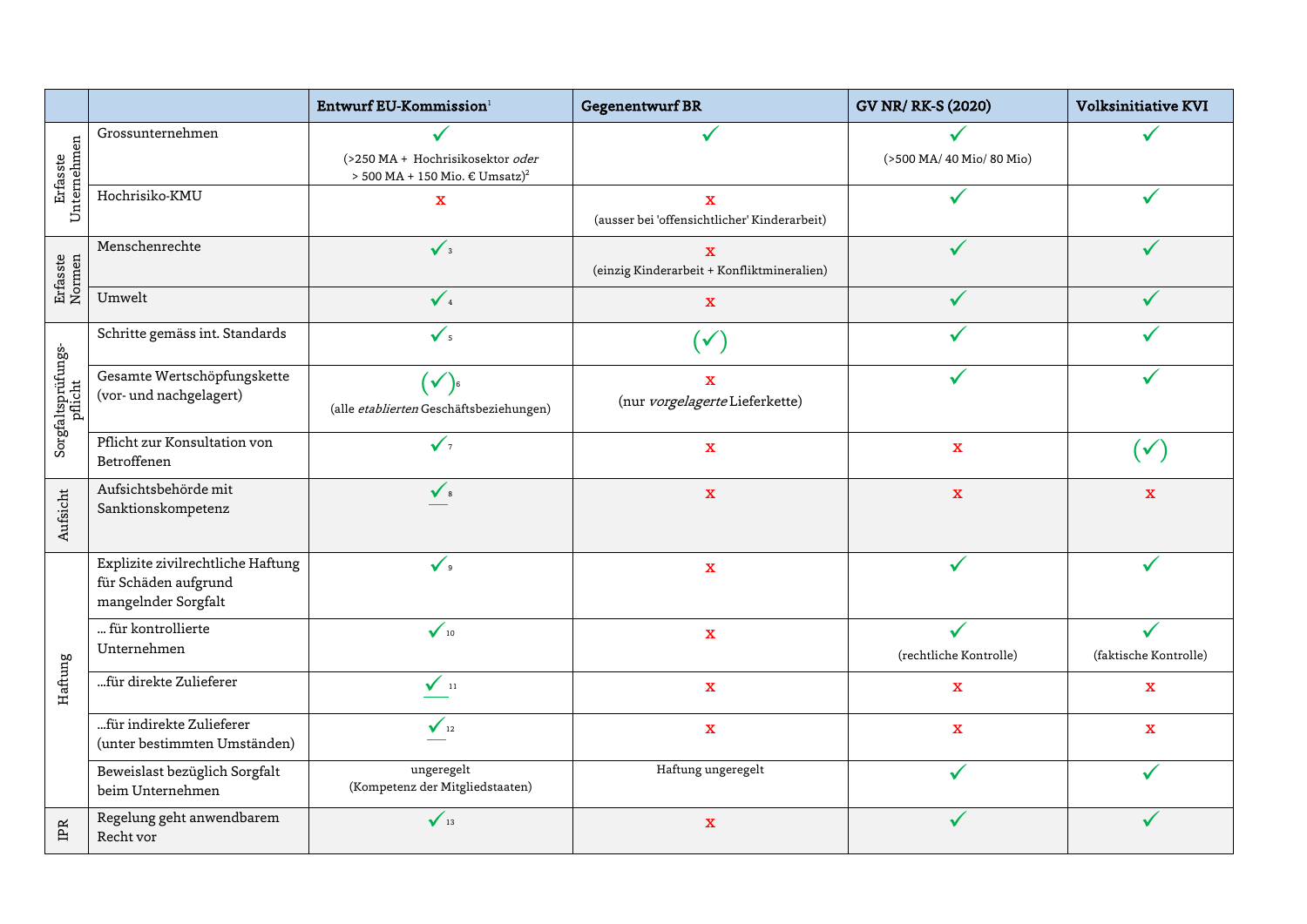<sup>1</sup> https://ec.europa.eu/commission/presscorner/detail/de/ip\_22\_1145

<sup>2</sup> Art. 2 Ziffer 1

(...)

(a) the company had more than 500 employees on average and had a net worldwide turnover of more than EUR 150 million in the last financial year for which annual financial statements have been prepared;

(b) the company did not reach the thresholds under point (a), but had more than 250 employees on average and had a net worldwide turnover of more than EUR 40 million in the last financial year for which annual financial statements have been prepared, provided that at least 50% of this net turnover was generated in one or more of the following sectors: (...)

 $3$  Art. 3 Bst. (c):

'adverse human rights impact' means an adverse impact on protected persons resulting from the violation of one of the rights or prohibitions listed in the Annex Part I Section 1, as enshrined in the international conventions listed in the Annex, Part I Section 2;

# $4$  Art. 3 Bst. (b):

'adverse environmental impact' means an adverse impact on the environment resulting from the violation of one of the prohibitions and obligations pursuant to the international environmental conventions listed in the Annex, Part II;

# $5$  Art. 4 Ziffer 1:

Member States shall ensure that companies conduct human rights and environmental due diligence as laid down in Articles 5 to 11 ('due diligence') by carrying out the following actions:

- (a) integrating due diligence into their policies in accordance with Article 5;
- (b) identifying actual or potential adverse impacts in accordance with Article 6;

(c) preventing and mitigating potential adverse impacts, and bringing actual adverse impacts to an end and minimising their extent in accordance with Articles 7 and 8;

- (d) establishing and maintaining a complaints procedure in accordance with Article 9;
- (e) monitoring the effectiveness of their due diligence policy and measures in accordance with Article 10;
- (f) publicly communicating on due diligence in accordance with Article 11.

# $6$  Art. 3 Bst. (g):

'value chain' means activities related to the production of goods or the provision of services by a company, including the development of the product or the service and the use and disposal of the product as well as the related activities of upstream and downstream established business relationships of the company.

# Art. 3 Bst. (f):

'established business relationship' means a business relationship, whether direct or indirect, which is, or which is expected to be lasting, in view of its intensity or duration and which does not represent a negligible or merely ancillary part of the value chain.

Art. 1

(...) The nature of business relationships as 'established' shall be reassessed periodically, and at least every 12 months.

 $<sup>7</sup>$  Art. 3 Bst. (n):</sup>

'stakeholders' means the company's employees, the employees of its subsidiaries, and other individuals, groups, communities or entities whose rights or interests are or could be affected by the products, services and operations of that company, its subsidiaries and its business relationships;

# Art. 6 Ziffer 4:

(...) Companies shall, where relevant, also carry out consultations with potentially affected groups including workers and other relevant stakeholders to gather information on actual or potential adverse impacts.

# Art. 7 Ziffer 2 Bst. (a):

(...) The prevention action plan shall be developed in consultation with affected stakeholders;

Art. 8 Ziffer 3 Bst. (b):